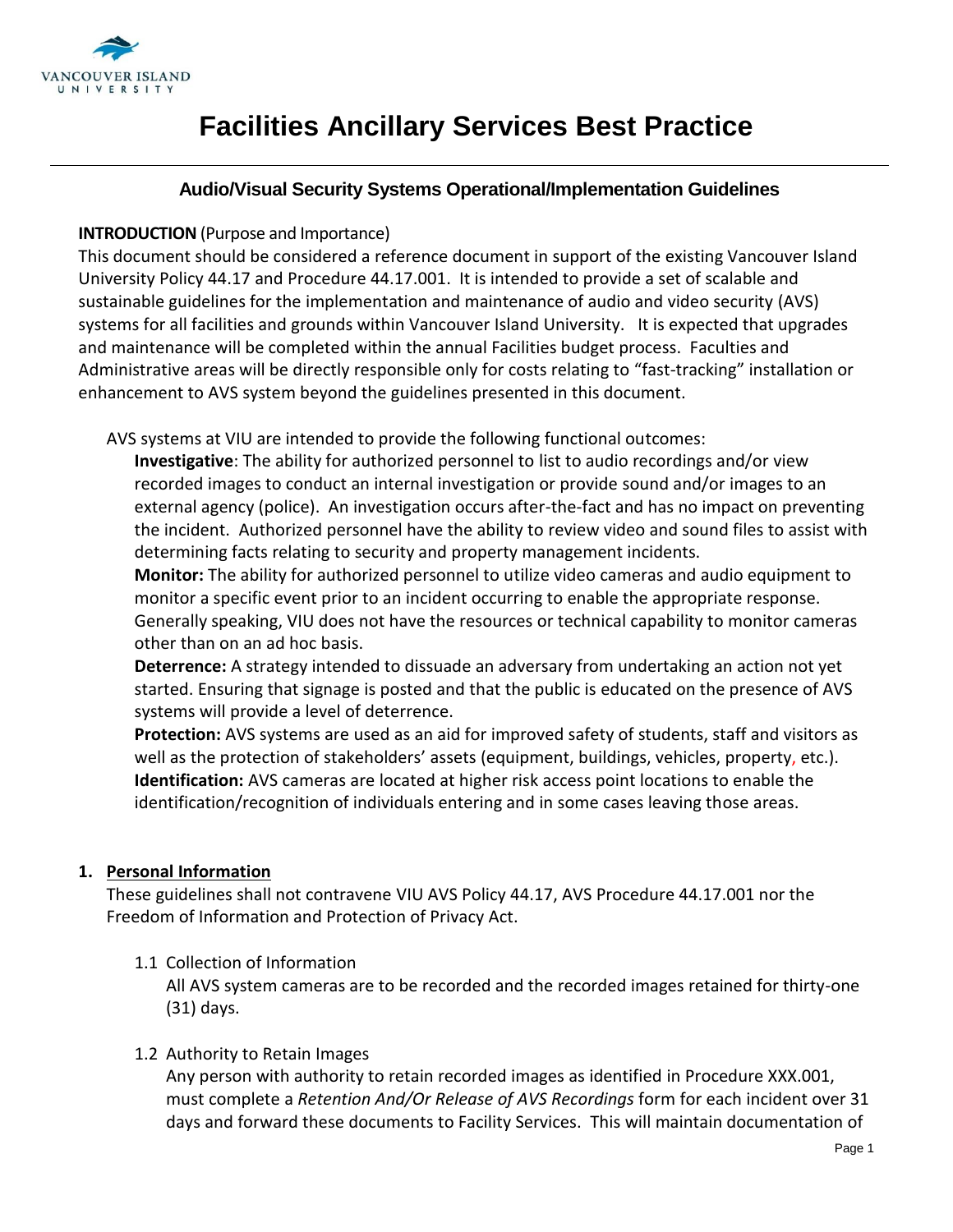all AVS recordings including the date of recording, responsible person for the recording, and final disposition of recording.

- 1.3 Any AVS recorded images and/or sounds taken from the AVS system must be retained on a VIU approved media storage device and must contain applicable encryption and password security protection.
- 1.4 Metadata (text information) should be recorded alongside the video images. All AVS systems should include the time and date information, firstly to add evidential weight to the pictures and sounds, and secondly to allow the user to search through the recordings and retrieve the relevant material efficiently.
- 1.5 All AVS systems shall identify the camera and or microphone locations using the same or similar terminology to assist authorized personnel when searching for data. For consistency, standard building or site identified labels should be adopted. For example:
	- Main Entrance B 305
	- Parking Lot C
	- Office Reception R272
	- Hallway (5<sup>th</sup> floor) B180
	- North perimeter
	- Walkway Student Residence west
- 1.6 Any AVS camera that captures private property in its view (ability to use camera to view into a private residence etc.) that would contravene the Freedom of Information and Protection of Privacy Act must be programmed to ensure that the applicable area is shaded from view.

## **2. New Development/Construction**

This document is to be resourced as a basis for the design of an AVS system for any new VIU development or significant construction renovation. Dependent on the environment, these guidelines may be enhanced to meet the specific requirements of the asset.

## **3. AVS Equipment**

AVS technology is steadily developing and its capabilities improving. The objective of these guidelines is not to catalogue specific equipment that should be purchased, but to identify the outcome to be achieved with the equipment.

- 3.1 To ensure that future expansion of AVS systems are compatible to existing systems and support a corporate growth model, all procurement of AVS equipment must be approved through the Executive Director of Facilities and Ancillary Services' office.
- 3.2 Where possible, the AVS system should have an Uninterrupted Power Supply (UPS) backup source that will enable system function for a minimum of 30 minutes. Where possible, the AVS system should be fed from an emergency generator.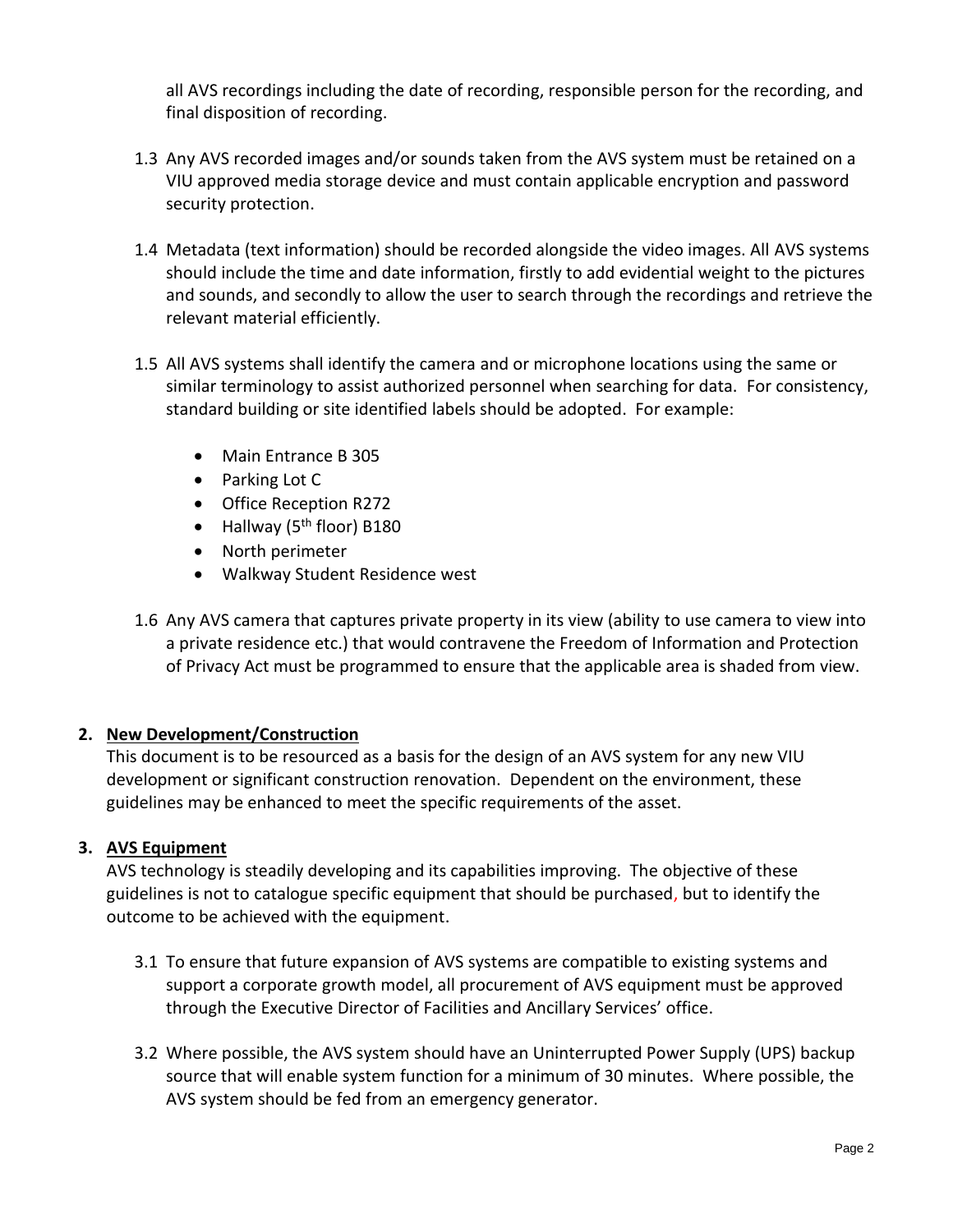- 3.3 It is recommended that all AVS systems have the capability to record at no less than 25 frames per second.
- 3.4 The AVS system equipment located onsite (excluding cameras) must be situated within a secure environment that is only accessible by authorized personnel.
- 3.5 All AVS equipment must be mounted in tamperproof housings for the protection of the equipment or protected through distance.
- 3.6 Only authorized personnel will have the capacity to view the AVS system from their workstation and in some cases from an offsite location, a portable computer or phone.
- 3.7 Only the AVS system administrator, as designated by the Executive Director of Facilities and Ancillary Services, will have the capability to program the AVS software and assign access authorities.
- 3.8 Any inoperable AVS system, or portion thereof, must be reported through the work order system to Facility Services.

#### **4. Needs Assessment**

There are four general observation categories that have been defined, which are based on the relative size that a person appears on a monitor. The categories vary in resolution, camera type, lens selection and camera location. The desired category will be dependent on the specific needs assessment of the area (type of activity being observed) and the type of activities in the area.

| Detect |     | Identify<br>120% |
|--------|-----|------------------|
|        | 10% | Recognise<br>50% |

The purpose of these categories is to suggest appropriate image sizes to aim towards when specifying a system to meet a particular requirement, rather than to define a minimum standard. It does not necessarily follow that it will be impossible to recognize or identify an individual if the image size is smaller than the 50% or 120% figures suggested. Equally, there is no guarantee that individuals will be identifiable simply because they occupy >120% of the screen. Other factors, such as lighting and angle of view will also have an influence.

**Monitor**: From this level of detail, an observer should be able to monitor the number, direction and speed of movement of people, providing their presence is known to them; i.e. they do not have to be searched for. Figure occupies at least 5% of the screen height and the scene portrayed is not unduly cluttered.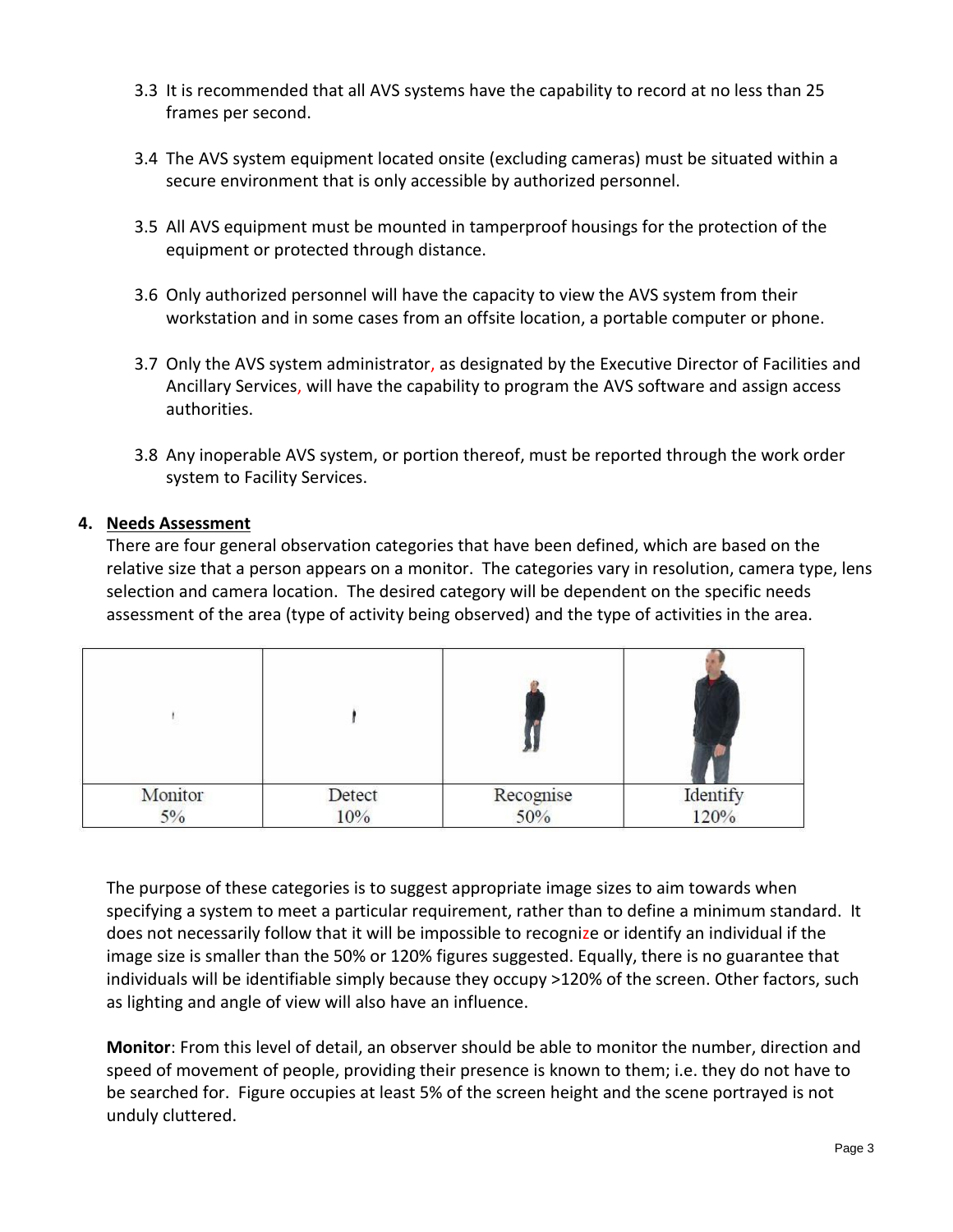**Detect:** After an alert, an observer would be able to search the display screens and ascertain with a high degree of certainty whether or not a person is present. The figure now occupies at least 10% of the available screen height. Detection does not allow for the ability of identification (human or vehicle).

**Recognize:** Enables an observer to ascertain with a high degree of certainty whether or not an individual observed on a display screen is the same as someone they have seen before. Figure occupies at least 50% of screen height. Used for hallway applications, secondary entry points, and parking lots.

**Identify**: Picture quality and detail should be sufficient to establish the identity of an individual beyond reasonable doubt. Figure now occupying at least 120% of the screen height. Used at main access points and high risk areas.

The following table provides an overview of the minimum category requirements and camera locations as defined by the needs assessment for each unique area.

| <b>Needs Requirement</b> | <b>Camera Location</b>                   | <b>Area Type</b> | Category  |
|--------------------------|------------------------------------------|------------------|-----------|
|                          | Parking Lots <sup>1</sup>                |                  | Recognize |
|                          | High Risk Areas <sup>2</sup>             |                  | Recognize |
| Investigative (Exterior) | Exterior Building Façade <sup>3</sup>    |                  | Recognize |
|                          | Public walkways                          |                  | Recognize |
|                          |                                          |                  |           |
|                          |                                          |                  |           |
|                          | Main Building Access Points <sup>4</sup> |                  | Identify  |
|                          | Main Hallways <sup>5</sup>               |                  | Recognize |
|                          | High Risk Areas                          |                  | Identify  |
| Investigative (Interior) | <b>Public Cafeteria</b>                  |                  | Recognize |
|                          | Office - Front                           |                  | Identify  |
|                          | Desk/Reception                           |                  |           |
|                          | <b>Secondary Entrance Points</b>         |                  | Recognize |
|                          |                                          |                  |           |

## **5. Signage**

l

Only VIU Facilities approved signs may be permanently posted on VIU property. Signage indicating AVS in use should be posted in all areas and at main vehicular and pedestrian access points in and

<sup>1</sup> Includes parking areas for all vehicles including bicycles

<sup>&</sup>lt;sup>2</sup> High Risk Areas are defined through the CPTED assessment as well as by the past history of occurrences

<sup>3</sup> Unless specific exemptions are identified, the entire ground level building façade requires camera coverage

<sup>4</sup> Buildings may have multiple main access points

<sup>5</sup> Asset for emergency response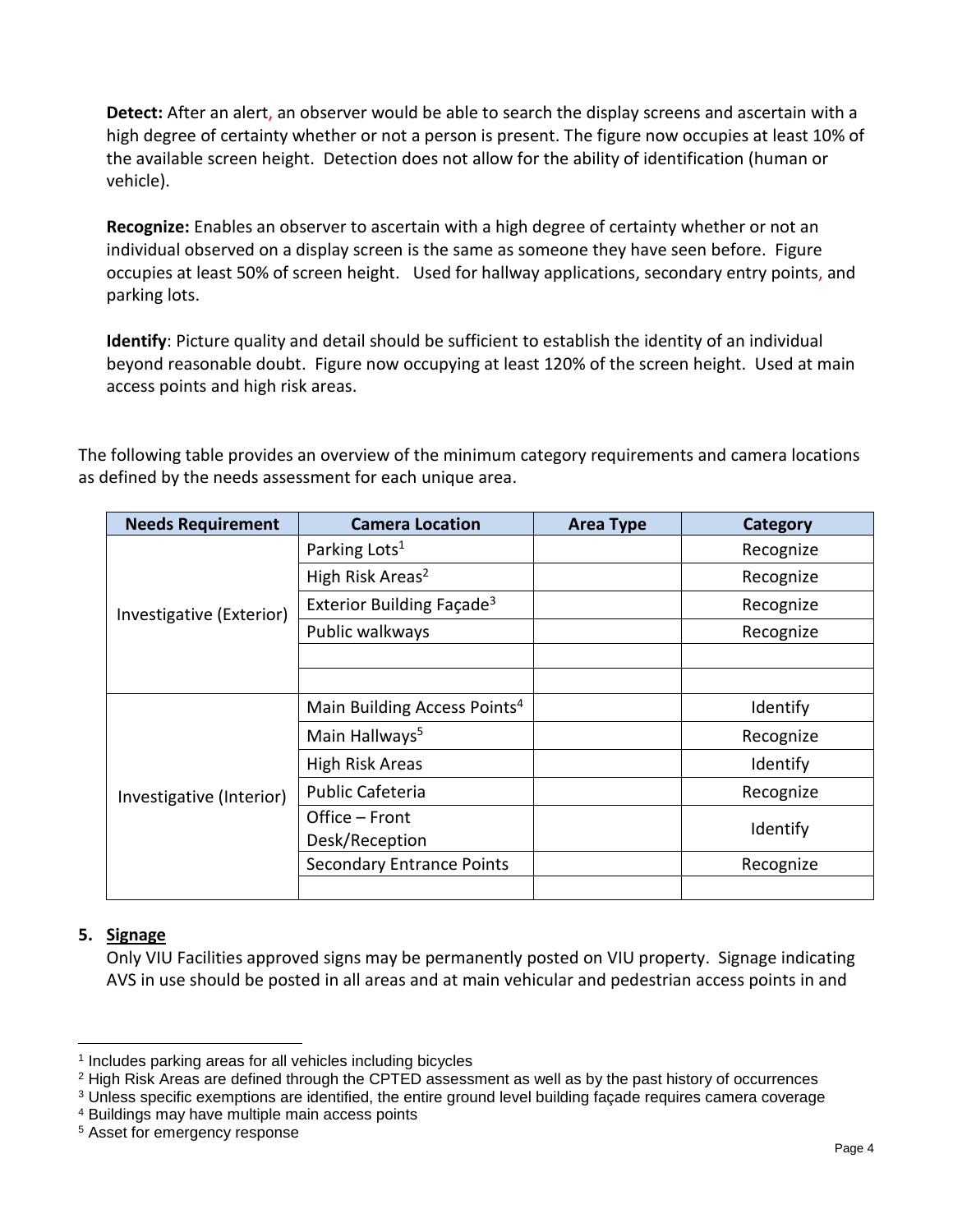onto the property (excluding pedestrian pathways that are isolated). Signs may not be posted in areas where AVS camera coverage is not provided. Signage should state

> VIDEO RECORDING IN THIS AREA. This area is being recorded for the purposes of safety and security. The university collects personal information through audio video security systems authorized under the Audio Video Security policy and procedure. Further information may be obtained from the Director of Facilities Services and Campus Development at 250-740-6500.

## **6. Training**

It is the responsibility of the Executive Director of Facilities and Ancillary Services to develop and provide training for all authorized personnel that will access the AVS system. The operating system for the AVS system shall be standardized across all areas.

## **7. Maintenance**

The Facility Services Department is responsible to ensure the ongoing maintenance of all AVS systems inclusive of:

- Cleaning the equipment (in particular cleaning the camera housings)
- Repairing or replacing faulty equipment
- Maintaining camera positions and focus
- Upgrading the system (The expected working life of the equipment should be known, and upgrades planned for.)
- Equipment warranties
- Maintenance Contracts (software, etc.)

## **8. Lighting**

It is a standard requirement, prior to any camera installation, to ensure that the available lighting at the identified camera location will support the camera. All exterior cameras must be able to support both day and night operation.

## **9. Record Drawings**

As each area is brought up to standards, CAD record drawings will be created to record name, location, type, and range of each installed camera.

Please contact the Executive Director of Facilities and Ancillary Services with any questions.

**Relevant VIU Policy:** 44.17 AVS Systems Developed by: Alan Cumbers Date Agreed: February 2016 Date Amended: May 2017 – Form Adjusted Related Documents: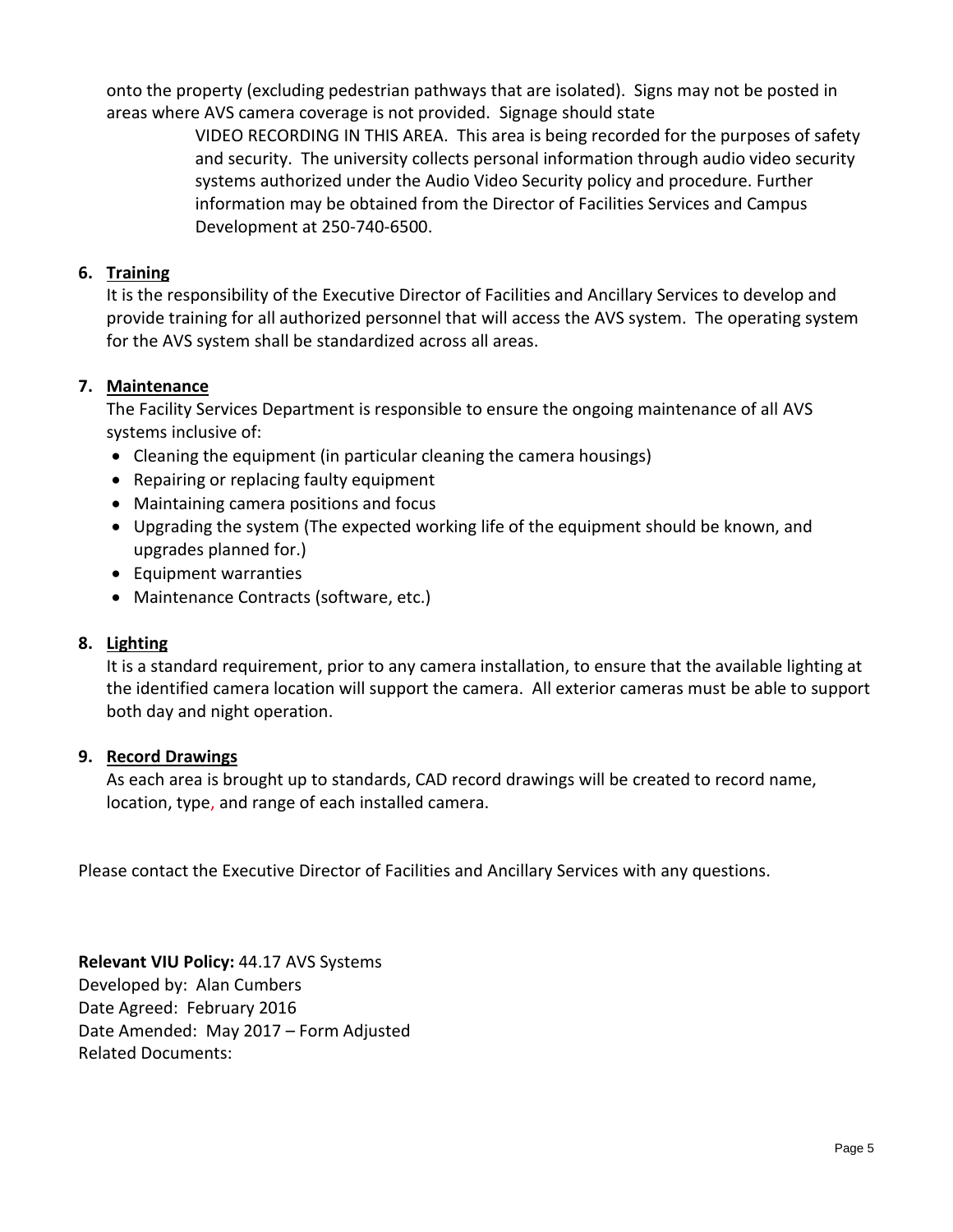

## **Retention and/or Release of AVS Recordings Form**

(Copy to be forwarded to Office of Executive Director Facilities and Ancillary Services)

|                                                                                       |                                                                                      | <b>Responsibility</b> |
|---------------------------------------------------------------------------------------|--------------------------------------------------------------------------------------|-----------------------|
| Date and<br>Time of Incident                                                          |                                                                                      | Requestor             |
| <b>Incident Description</b><br>(Attach Incident Report<br>if applicable)              |                                                                                      | Requestor             |
| Reason for making a<br>copy of a recording and<br>securely delivering to<br>the EDFAS |                                                                                      | Requestor             |
| Submitted by                                                                          |                                                                                      | Requestor             |
|                                                                                       | Forward to the Office of the Executive Director of Facilities and Ancillary Services |                       |
| Person responsible for<br>controlling this copy of<br>recording                       |                                                                                      | <b>EDFAS</b>          |
|                                                                                       | Approval to release information for law enforcement purposes                         |                       |
| Justification for release<br>of recording                                             |                                                                                      |                       |
| Detailed contact<br>information of all who<br>receive a copy                          |                                                                                      | <b>EDFAS</b>          |
| <b>Approval Signature</b>                                                             |                                                                                      | <b>EDFAS</b>          |
| Final Disposal date of all<br>known recordings                                        |                                                                                      | <b>EDFAS</b>          |

**Definitions: EDFAS** - Executive Director, Facilities and Ancillary Services **Requestor** – Person recommending the retention of security recordings longer than the

31 days. (usually the VIU assigned investigator)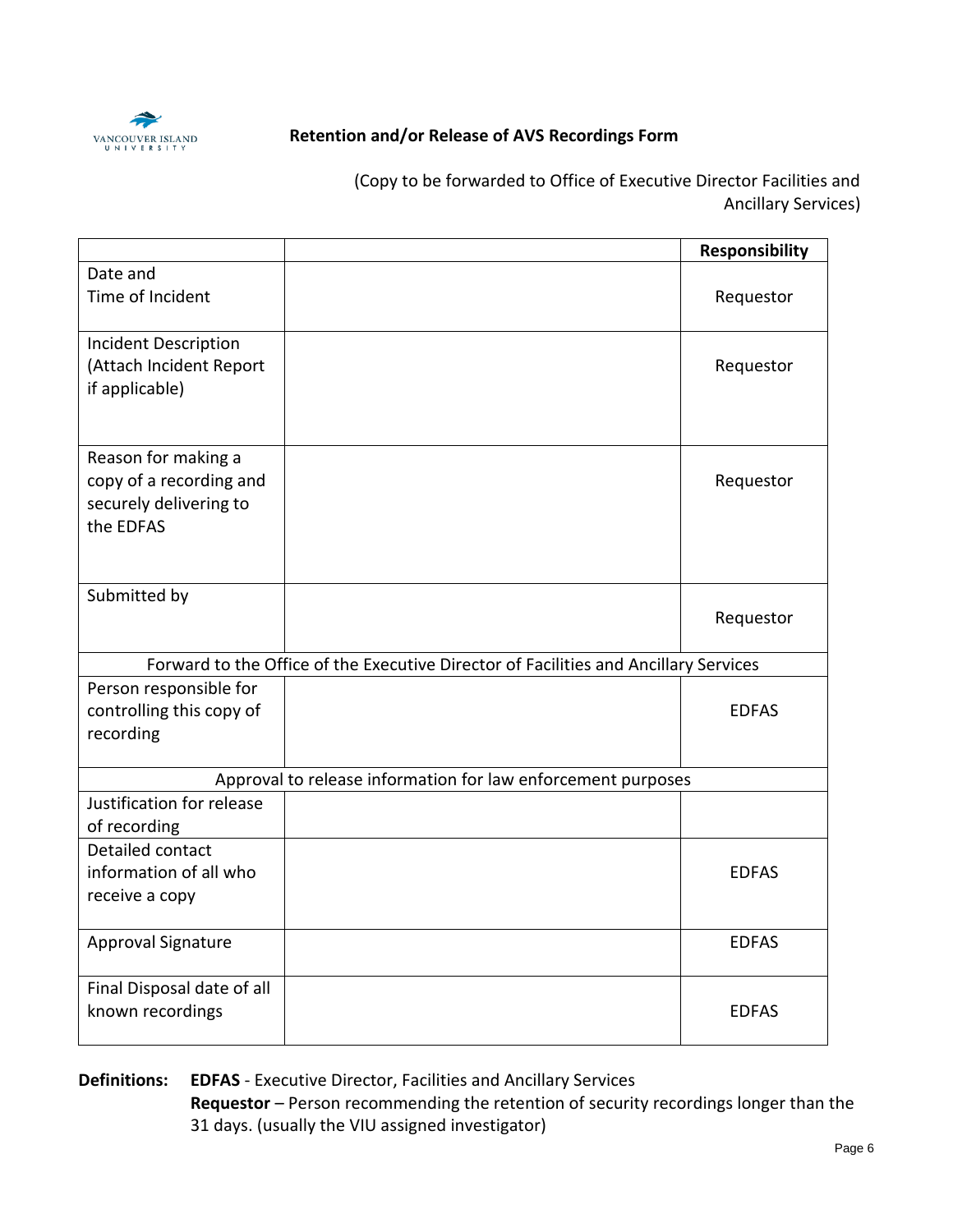

## **Audio Video Security System Request Form**

(To be completed by Requesting Department)

| Date of Application                                                            |                     |                           |  |
|--------------------------------------------------------------------------------|---------------------|---------------------------|--|
| Requestor's Name<br>and Job Title                                              |                     |                           |  |
| Type of System requested<br>(Audio, Video, or both)                            |                     |                           |  |
| Area of Coverage                                                               |                     |                           |  |
| <b>Identified Risks that cameras</b><br>are intended to mitigate               |                     |                           |  |
| Recent security/safety<br>Incidents (attach incident<br>reports if applicable) |                     |                           |  |
| Other options considered                                                       |                     |                           |  |
| <b>Faculty or Department</b>                                                   |                     |                           |  |
| Dean or Senior<br>Administrator                                                | <b>Printed Name</b> | Signature<br>$\mathbf{r}$ |  |

Forward to Facilities Services

|               | Risk Assessment (to be completed by Facility Services) |  |
|---------------|--------------------------------------------------------|--|
| Completed by: |                                                        |  |
|               |                                                        |  |
| Comments:     |                                                        |  |
|               |                                                        |  |
|               |                                                        |  |
|               |                                                        |  |
| Date:         |                                                        |  |
|               |                                                        |  |

Forward to AVS Committee

| <b>AVS Committee Review Date</b> |  |
|----------------------------------|--|
| Recommendation                   |  |